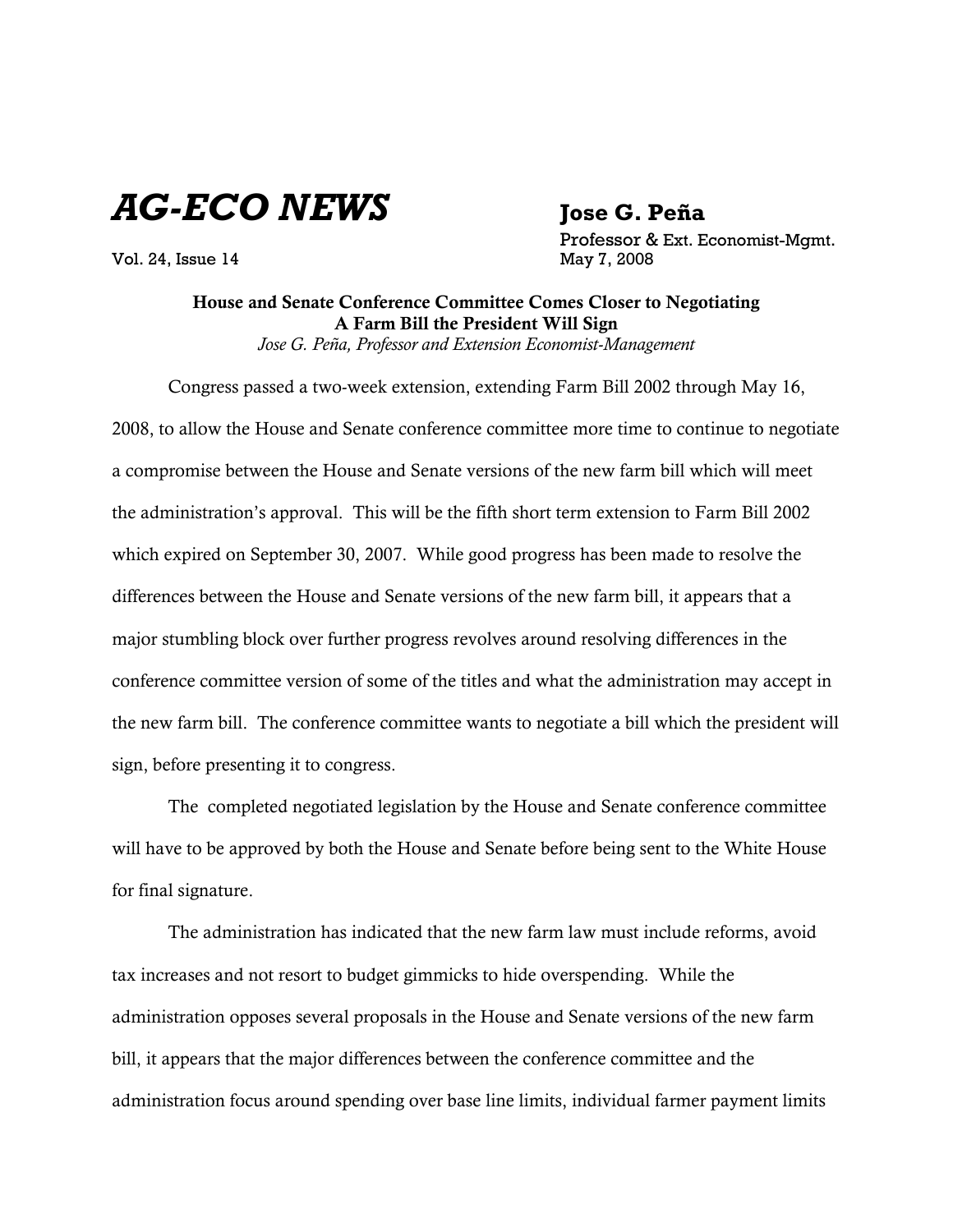and the Adjusted Gross Income (AGI) to be eligible to receive farm program payments. While differences exist and must be worked out, it appears that a new farm bill is feasible by the new May 16, 2008 deadline.

The current funding estimate is roughly \$10 billion over baseline limits (projected spending above the average farm bill spending of the last five years). Sen. Harkin (D-IA), Chairman of the Senate Committee on Agriculture, Nutrition and Forestry and also chairman of the Senate-House conference committee said recently that the conference committee had agreed upon and approved all major elements of the new farm bill.

While the administration has indicated in the past that they want to exclude from eligibility for farm program payments, persons whose adjusted gross income exceeds \$200,000 annually (the current AGI limit is \$2.5 million), the compromise committee has proposed reducing direct payments to farmers with AGI's from farming of \$950,000 if single; \$1.9 million if married and eliminating payments if off-farm income exceeded \$750,000 in 2009 (\$500,000 in 2011). Counter-cyclical and loan deficiency payments would be exempt from the limits on farm or off-farm income and the cap on direct payments would be raised from \$40,000 per person, to \$50,000 per person.

## Key Conference Committee Provisions

- ! The proposed bill retains the basic commodities provisions (direct, counter-cyclical and loan deficiency payments) but adds a new producer income protection option, beginning with the 2010 crop year, which is based on the average crop revenue proposal from the senate version. This option provides an alternative to manage risk from both yield and price declines.
- ! A Conservation Stewardship Program (CSP) provides additional funding for incentives